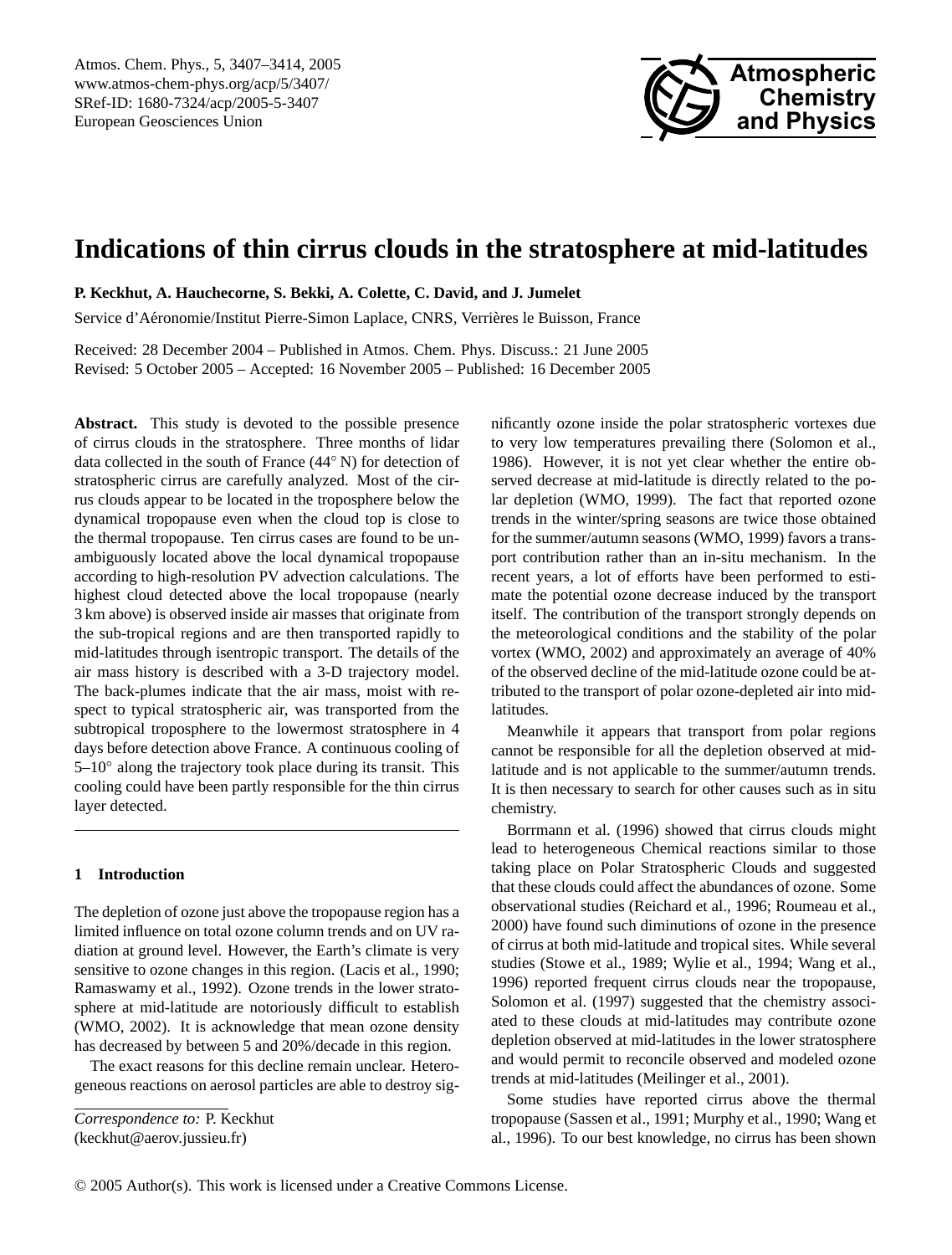

**Fig. 1.** Vertical profile of the potential vorticity for 20 January at midnight. The top and bottom heights of high altitude cloud around 370 K are reported and the level of the thermal tropopause around 325 K is indicated with a dashed line.

to be clearly and unambiguously located in the stratosphere at mid-latitudes. Here we report on the search for cirrus in the stratosphere using the French lidar database acquired in south of France at Observatory of Haute-Provence (OHP). We find some observational indications that thin cirrus can be observed high enough to be unambiguously classified as a Mid-latitude Stratospheric Cloud type (MSC).

First, we briefly present data and the methodology in Sect. 2. Then after a short section on stratospheric cirrus detection, one case observed during the night of 20 to 21 January 2000 is described and analyzed in Sect. 4. In Sect. 5, the history of the air masse is investigated. And finally conclusions are drawn in Sect. 6.

### **2 Data and methodology description**

At Observatory of Haute-Provence in France (44◦ N, 6◦ E), a program of systematic lidar soundings has been running for two decades. Despite being mainly devoted to stratospheric observations as part of the Network of Detection of Stratospheric Changes (Kurylo and Solomon, 1990), the troposphere is also investigated simultaneously with similar techniques. Clouds with optical depths, as small as 0.03, can be detected with the system because measurements are all performed at night with a quite powerful lidar  $(0.6 \text{ m}^2 \text{ W})$  and a small field of view of the receiver. In addition, the thickness of the clouds can be accurately determined because the vertical resolution of the measurements is only 75 m. As described in Goldfarb et al. (2001), the presence of cloud is determined when the following criteria are met: the scattering ratio needs to be greater than a threshold and the cloud layer is situated in an air mass with a temperature of  $-25\degree C$ or colder. The selected threshold is equal to three times the standard deviation of the scattering ratio at the cloud height.

A climatology of cirrus clouds at mid-latitudes has been derived from 3 years of lidar data (Goldfarb et al., 2001). It has shown that cirrus were present half the time and that about half of them could be classified as sub-visible cases according to the definition of Sassen (1989). Goldfarb et al. (2001) also reported that most of the cirrus were located just below the thermal tropopause (according to the WMO definition) but many of them were partly observed above the thermal tropopause. The thermal tropopause was determined from systematic radio-soundings performed at Nîmes by the French meteorological center (Météo-France), about 110 km westward from the lidar site. As a result of this separation, the temperature at the cirrus height could not expected to be accurate by less than a few K. More importantly, the thermal tropopause is not the best criteria for distinguishing tropospheric from stratospheric air. A more accurate criteria is based on the potential vorticity (PV). When diabatic and turbulent effects can be neglected, the potential vorticity of an air parcel is conserved along its three dimensional trajectory. On a time scale of few days, it is almost the case in the stratosphere. A threshold value of 1.6 PVU (PV units) for the tropopause has been defined by WMO (1986) and Hoerling et al. (1991) suggest to consider 3.5 PVU threshold value. So instead of considering the tropopause as a sharp transition, a smoother transition zone can be defined by these two PV thresholds.

Due to the need for a PV estimate, collocated with cloud observations, a three-dimensional high-resolution PV advection model called MIMOSA (Modèle Isentropique de transport Méso-échelle de l'Ozone Stratosphérique par Advection) is used to derive the PV profile above the OHP station (Fig. 1). The model is forced by ECMWF daily analyses. The advection of PV takes place on isentropic surfaces. PV is also relaxed towards ECMWF analyses with a time constant of 10 days. The advection scheme is semi-Lagrangian. More details on the model can be found in Hauchecorne et al. (2002). The ability of MIMOSA to describe small-scalestructures through the advection of PV as a quasi-passive tracer has already been demonstrated in the upper troposphere – lower stratosphere domain (Hauchecorne et al., 2002; Heese et al., 2001). A typical PV profiles depict small values (around or smaller than 1 PVU) for potential temperature below a 330 Kelvin (approximately 12 km) and then, due to the static stability of the stratosphere, exhibit a rapid and monotone increase with values around 8 PVU at 400 Kelvin  $(16 km).$ 

In order to determine the geographical origins and the thermal history of air masses, reverse plume dispersion calculations are performed using the FLEXPART model (version 5.1) that is extensively described in Stohl (1998). The trajectory model is driven by 6-hourly ECMWF ERA40 reanalysis (T106L60) interleaved with operational forecasts every 3 h (ECMWF, 1995). The code permits to advect large plumes of passive tracer by reverse non-isentropic three dimensional transport including parametrization of subgrid scale orographic processes and convection following the formulation of Emanuel and Zivkovic-Rothman (1999)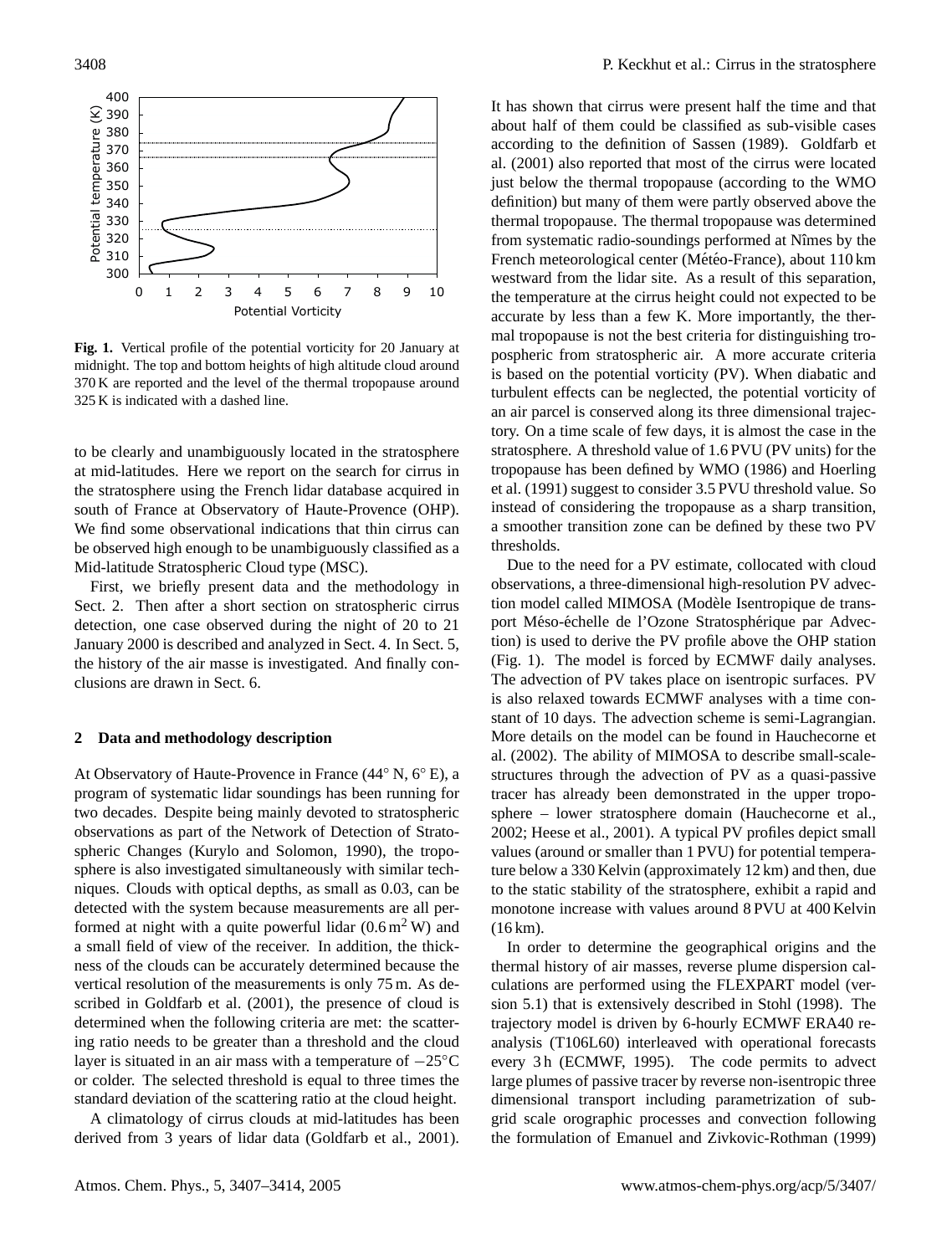

line indicates the photon noise level (1 standard deviation) while the dashed line corresponds to the threshold limit of the cloud detection. **Fig. 2.** Mean vertical backscattering ratio profile obtained with the lidar at OHP from 20:50 to 22:00 UT on 20 January 2000. The dotted



**Fig. 3.** PV meridional section, for latitudes from 30 to 60° N, at the GM longitude, as deduced from the MINGSN model for 20 standary at midnight. The vertical structure is given for potential temperature from 300 to 400 associated with the tropopause region, while orange-yellow-white colors indicate large PV values associated with stratospheric air. **Fig. 3.** PV meridional section, for latitudes from 30 to 60◦ N, at the OHP longitude, as deduced from the MIMOSA model for 20 January

designed for improving convection in tropical region. Even counting for stochastic fluctuation by solving the state of the dispute convection in the dispute convection in the strategy of the plume disposition modelling (S spond to a maximum the transported with the transport calculation by FLEY tive scheme was turned on since, as preliminary analysis 1999). The transport calculation by FLEY interest. A last specificity of FLEXPART consists in acthough simulation is initialized in the stratosphere, convecsuggested, a tropical origin is suspected for air masses of

cal origin is suspected for air masses of to be slightly more reliable than the isentropic transport by counting for stochastic fluctuation by solving Langevin equations in the plume dispersion modelling (Stohl and Thomson, 1999). The transport calculation by FLEXPART is expected MIMOSA because the trajectories are 3-D (cross-isentropic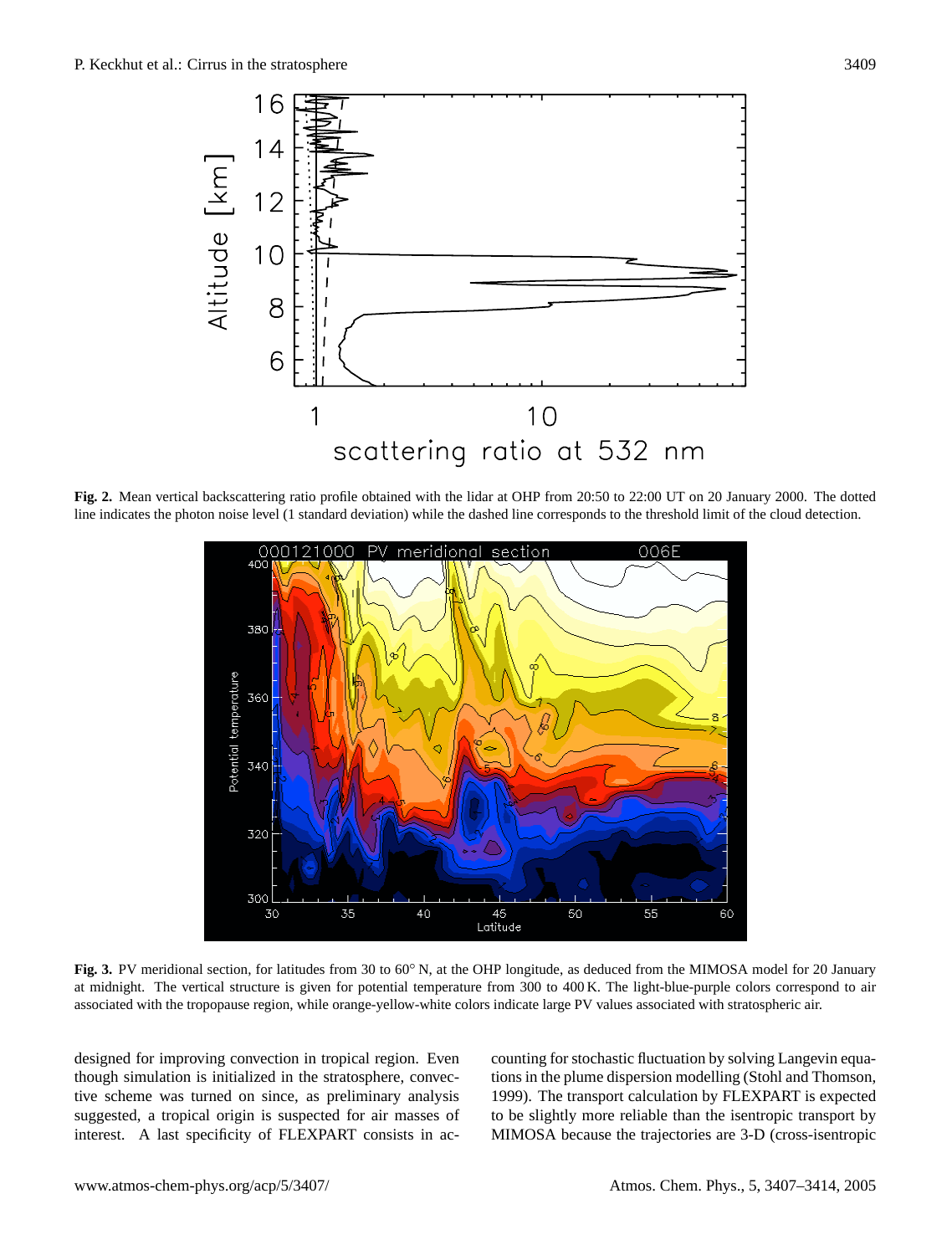transport is accounted for). It also includes a random component for a representation of the effect of turbulence that permits to reproduce more realistically the spreading of cluster trajectories.

# **3 Stratospheric cases identification**

During the first three months of 2000, 58 nights of lidar operations were conducted, and cirrus clouds were observed on 27 nights. A similar frequency of occurrence was obtained on a larger lidar data set (Goldfarb et al., 2001). Ten cirrus out of the 27 detections, were found to be at least partly located in the stratosphere, above the dynamical tropopause defined as 1.6 PVU surface calculated from the MIMOSA fields. For these 10 cases, the height differences between the dynamical tropopause and the top of the cirrus layer range from 250 m to 2.7 km. Out of those 10 cirrus layers, only five of them are found to be completely in the stratosphere (i.e. bottom of the cloud above the tropopause). Finally, two cloud layers are found to be more than 2 km above the tropopause. It is worth pointing that there are some sharp horizontal PV gradients (see Fig. 3) that may explain the disagreement with previous estimates of the location of the cirrus according to the thermal tropopause (Goldfarb et al., 2001).

# **4 Case study**

We now focus our attention on the highest cirrus with respect to the tropopause observed during these 3 months. During the night of 20 to 21 January, several hours of lidar measurements were conducted and a thin cloud (Fig. 2) was detected between 13.5 and 13.9 km (respectively potential temperature between 367 and 374 K) from 20:50 to 22:00 UT above OHP. Another cirrus is present at lower altitude (8–10 km) in the troposphere during a longer period corresponding to the whole night of observation, with a mean backscattering ratio of nearly a magnitude larger than the upper cloud that exhibited a mean scattering ratio during the whole period of 1.5. The thermal tropopause is at 11.1 km or in potential temperature at 325 K (estimated from the radiosonde profiles).

The PV field shows a very disturbed situation (Figs. 3, 4). The PV profile above OHP at midnight on 20 January, indicates a threshold value of 1.6 PVU at 310 K (Fig. 1). The signal of the stratospheric cloud is rather weak but above the threshold during more than ten minutes. A fine structure of tropospheric air centered at 325 K (see Fig. 3) is noticeable above this level and then the PV profile crosses again the 1.6 PVU threshold at 332 K. If the upper limit (3.5 PVU) proposed by Hoerling et al. (1991) is used instead of the 1.6 PVU threshold, the potential temperature covered by the tropopause region can extend as high as 340 K.

This cloud appears to be clearly well above the tropopause whatever the definition of it. Around the altitude of the cloud a slight PV anomaly can be noticed suggesting a possible origin from a region close to the tropopause or even the troposphere. Nonetheless, PV values within the anomaly are still too highs to be considered characteristic of tropospheric air. The cloud seems to be located in the upper part of the PV anomaly. This might be due to the fact that the temporal coincidence is not perfect (PV profile at midnight, cirrus detected between 20:50 to 22:00). Also even under the threshold of detection, the scattering profile seems to indicate that the cloud extends further downward. The meridional section of the PV shows that this structure extends to up to 400 K (Fig. 3).

The anomaly is caused by a laminae structure that forms a bit less than a week before, and passes over the lidar location during the night of 20 to 21 January. This structure originates from the sub-tropical area and appears as a folded tongue of tropospheric air sweeping Europe (Fig. 4). The structure appears clearly more than 5 days before detection above OHP and its development can be decomposed in the model simulations day after day with a twisted motion on the isentropic surface before being observed above France. It then moves southward, out of France and dissipates, according to the MI-MOSA model.

Plume dispersion calculation are performed with a different advection tool, the FLEXPART model which allows advection-dispersion backward in time (Stohl and Thomson, 1999). The FLEXPART simulation is initialized by releasing on 20 January 2000, 20 000 air parcels that are uniformly spread over the 12–16 km altitude range between 18:00 and 24:00 UT within a box of  $10^{\circ}$  in longitude and  $5^{\circ}$  in latitude centered on the OHP station (43°56′ N,  $5°42'$  E). The initial domain was chosen to be large in order to account for possible errors in the wind fields. Among these 20 000 parcels, 3604 are released at the altitude of the observed cirrus (13.5 to 13.9 km).

Although air parcels were initially released within a relatively large rectangular domain those that originate from the troposphere within the last 6 days (about 310 air parcels) form in the release domain a peculiar filamentary structure (see Fig. 5). This pattern is very similar to that observed in the MIMOSA simulation. Again, like in the MIMOSA simulation, the FLEXPART results show that air parcels were first coming from England after crossing the Atlantic Ocean northward from the Bermudes (Fig. 5). The length of the trajectories and the time for transit from the troposphere up to the stratosphere above OHP are in good agreement with the statistical study of Fueglistaler (2004) that was based on ECMWF trajectories. Their analysis showed median lengths of several tenth thousand kilometers from Africa and South America with a residence time of few days around 360 K .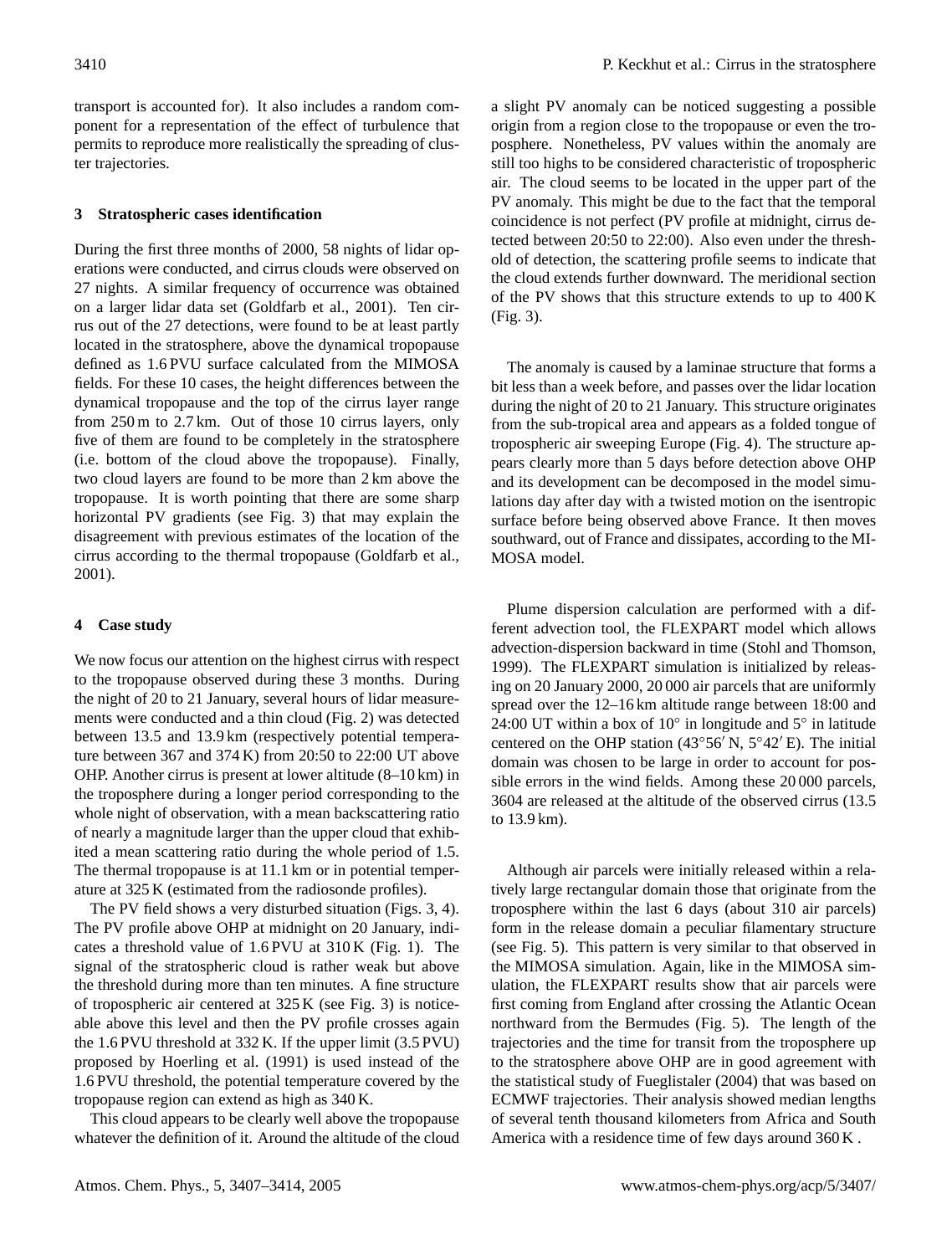### **5 Air mass history**

Figure 6 shows the temporal evolution of the altitude with respect to the tropopause of the air parcels of tropospheric origin (i.e. relative altitude becoming negative at one point within the last 6 days). The air parcels were advecteddispersed ackward in time from the night of detection starting from OHP at about the altitude range of the cirrus cloud. Instead of showing the temporal evolution for all parcels, only the envelope is inducated. The tropopause is derived in the Flexpart calculations according to the thermal definition equatorward of 20 $^{\circ}$  and a dynamical one poleward of 30 $^{\circ}$ with a linear interpolation of both definitions between these two limits (James et al., 2003). The air parcels started crossing the tropopause 3–4 days before the cloud detection over OHP (see Fig. 6). The temporal evolutions of the mean air parcel potential temperature and the evolution of its envelop are also shown in Fig. 6. Only few percents of these parcels move significantly to another isentropic level (see the third plot of Fig. 6), possibly due to turbulence effects rather than diabatic cooling as already reported (Juckes, 2000). Overall, the transport of the filamentary structure appears quasiisentropic.

In addition to the cloud occurrence statistics, a lot of uncertainty remains about the formation and persistence of the MSC. With a single measurement, it is not possible to know whether ice crystals were transported into the stratosphere or if moist air parcels froze as air crossed the cold point. Holton and Gettelmen (2001) pointed out the importance of horizontal motion for cloud formation and dehydration in the TTL, while Jensen et al. (2004) mentioned that the cloud lifetime along the trajectories into mid-latitude regions are typically no longer than one or two days.

While all the selected trajectories cross the dynamical tropopause, the mean value given by FLEXPART analyses remains above the tropopause on average, air did not originate from below the tropopause. However, some air parcels spent some time below the tropopause (Fig. 6). From the MIMOSA analyses (Fig. 4) the origin of air masses is more clearly related to the tropospheric region. The filament of mixed tropospheric-stratospheric air sampled above the OHP, is expected to be moister than the surrounding stratospheric air but it is quite difficult to estimate the water vapor content. At the cloud altitude, water vapor content, given by the meteorological analyses, is not reliable enough for deriving ice saturation level. In our case, a value of 0.2 (with a maximum of less than 0.5) is obtained 5 days before the OHP observation in the FLEXPART analyses and thereafter, it mostly remains below 0.1, which is far from cloud formation conditions. However, knowing the poor reliability for water vapour in these meteorological analyses around the tropopause, it is worth noting that this relative enhancement is probably a sign of mostering. Even with a correct water vapour level at the coarse resolution of the meteorological analysis, it would be difficult to exactly evaluated the ice saturation level within





**Fig. 4.** PV map on a geographical sector including Europe. The **Fig. 4.** PV map on a geographical sector including Europe. The potential vorticity is given for potential temperature corresponding potential vorticity is given for potential temperature corresponding to the top of the cloud (about  $374$  K) midnight on 21 January (bottom) and two days before detection (top). Color scale is similar than Fig. 3. Fig. 3.

tion. At the same time, this air parcel would be losing its  $\frac{1}{2}$ the filament. Indeed, the filamentary structure is so thin that it is not resolved in meteorological field. Clearly, the analysis can only be at best indicative of the water vapour level in the filament. FLEXPART analyses show that temperatures continuously decrease (Fig. 6) after air masses enter and transit through the stratosphere by up to 5–10◦ probably because the trajectories move through higher latitudes. The drop in temperature by up to 18 K experienced by the air masses during their transit in the stratosphere would have resulted in a strong increase in ice saturation and favoured cirrus formaintegrity during transit due to mixing processes, reducing the potential for cloud formation. This temperature trend is only reversed (by 3 K) during half day before advection over OHP. This should probably have been too short to lead to a complete evaporation of a cirrus cloud (Jensen et al., 2004).

It is worth pointing out that the associated ozone levels in this air mass must have been low because of its tropospheric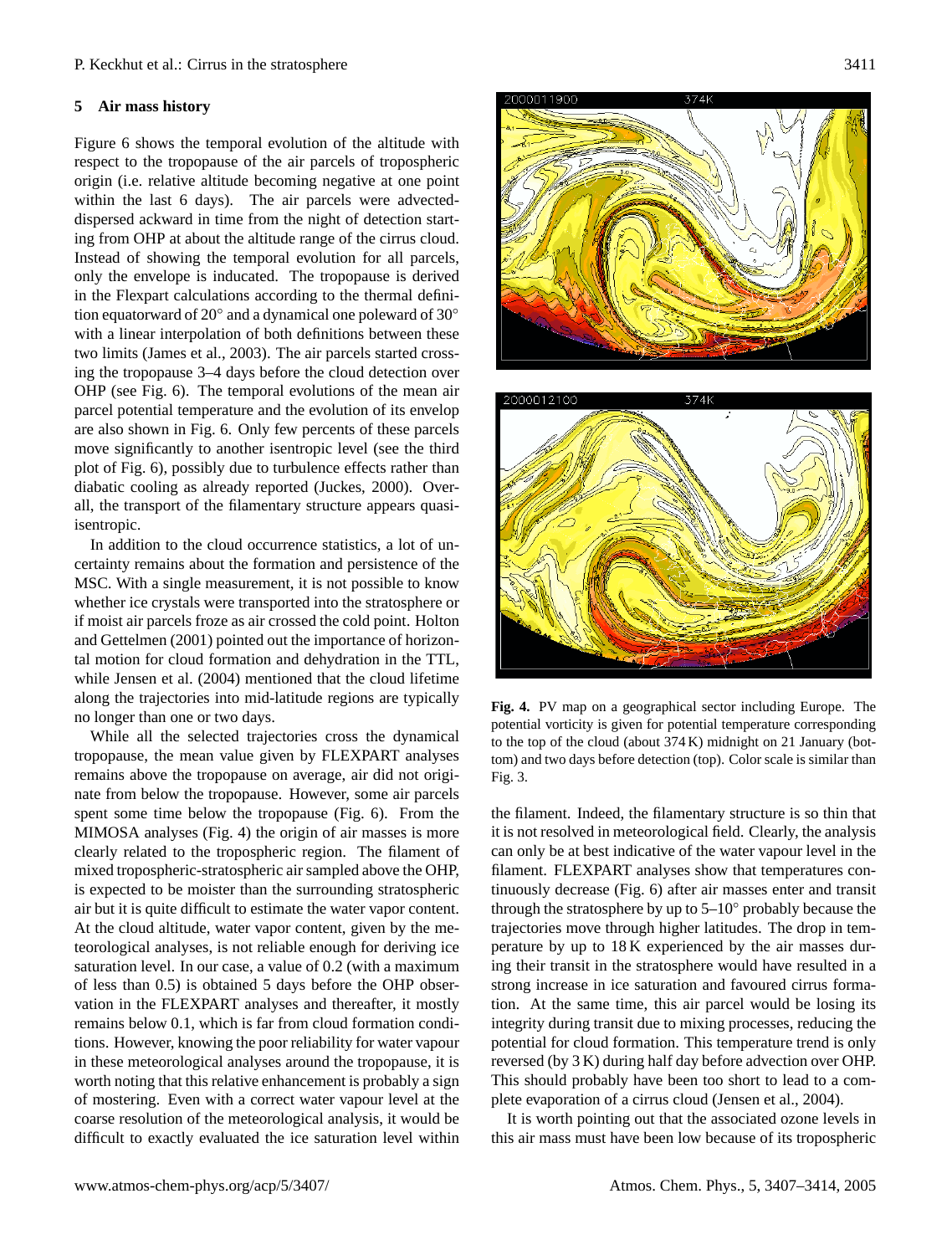

**Fig. 5.** Geographical position of air parcels released at the altitude of the cirrus and that have gone below the thermal tropopause (backwards in time). The rectangle box corresponds to the spatial domain where back-trajectories were initialized on 20 January 2000 at 18:00. Every previous 12 hours, the same air parcels are given following the color table indicating the time (hours) before the air transit over OHP.

origin. Unfortunately, no ozone measurements were made on that day at OHP.

## **6 Discussion and conclusions**

This observational case study shows that Mid-latitude Stratospheric Clouds (MSC) can exist under certain conditions. The transport simulations suggests that ice clouds can appear in the stratosphere when subtropical upper tropospheric moist air is transported quasi-isentropically into the midlatitudes lower stratosphere through thin filamentary structures. The filament had an horizontal thickness estimated atless than 100 km from Fig. 4 and crossed France in clearly less than 12 h (see Fig. 5) which explains the short duration of the cirrus detection. The quantity of moist air transported is probably modest. However, this fine scale transport is most certainly irreversible. Quasi-isentropic transport of subtropical tropospheric air into the mid-latitude lower stratosphere is not a new mechanism and is an evident source of moist air into the stratosphere. However, the global significance of this source cannot be assessed from a single case study. The data set analyzed here is too small to derive a reliable estimate of the occurrence of such clouds.

This case is a good illustration of air transport from the troposphere to the stratosphere through what Sherwood and Dessler (2000) termed the TTL (Tropical Tropopause Layer) or sub-stratosphere (Thuburn and Craig, 2002). This layer is delimited by the level of zero net radiative heating (350 K), and the highest level reached by convection (420 K). The main conceptual idea for the entry of tropospheric air into the stratosphere is based on the Brewer-Dobson circulation. This case (as many other cases) shows that some of the transport occurs through small scale filamentary structures of few kilometers vertically and a couple of hundred of kilometers thickness that can be stretched over thousand kilometers before being irreversibly mixed most probably. This observation provides a good support of the statistical analysis of Fueglistaler (2004) that predicts the transport of moist air from the tropical tropopause to the stratosphere.

The presence of cirrus clouds in the mid-latitude lowermost stratosphere does not imply that the heterogeneous chemistry operating on them is significant for the ozone budget as speculated by Solomon et al. (1997). First, tropical upper tropospheric air contains very low amounts of inorganic chlorine and bromine. Second, contact and mixing with the surrounding air is required to allow an efficient chemical processing of large volumes of stratospheric air. But this situation is less favorable for ozone destruction, than in the polar vortex. Indeed, large volumes of stratospheric air can be chemically processed by the usually stationary and often persistent large-scale polar stratospheric clouds. In contract, the persistence of the mid-latitude thin clouds is uncertain and, instead of having air flowing through them, they tend to follow the flow. On the other hand, these thin filamentary structures have extremely high surface to volume ratio and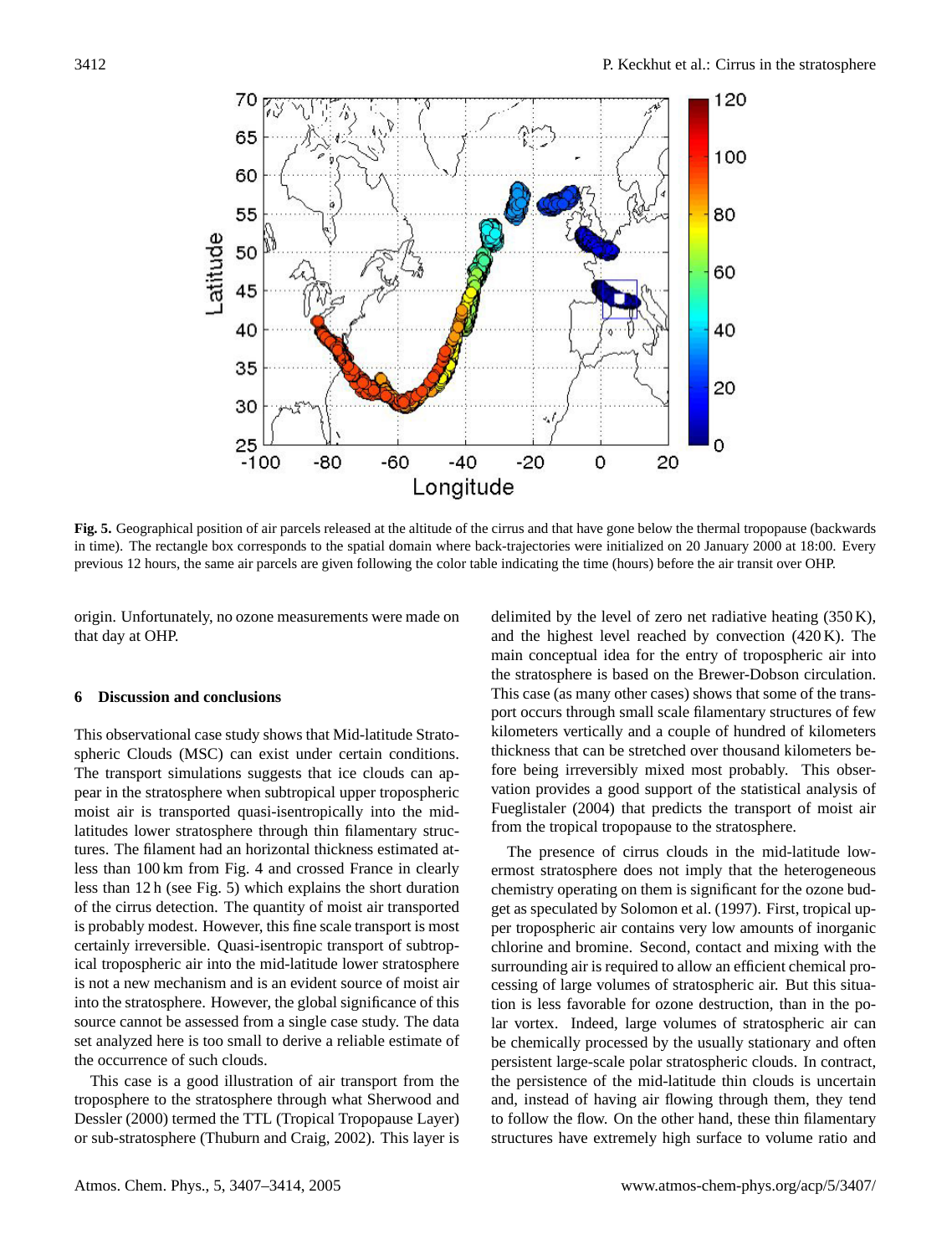

**Fig. 6.** Temporal evolution of air parcel altitude relative to the tropopause (top panel), temperatures (second panel) and potential temperatures (third panel). Instead of showing the temporal evolution for all the parcels, only the envelopes are indicated (black: maximum and minimum, red: upper and lower 2% percentiles. The average is plotted in blue). The air parcels of tropospheric origin are advected-dispersed backward in time starting from OHP on 20 January at night at the altitude range of the cirrus cloud.

therefore offer large surfaces of contact with stratospheric ozone-rich air on the edges. More data are required to quantify the frequency of occurrence of such clouds and their surface of contact.

High resolution lidar data from space such as those from the CALIPSO should offer a global view of MSCs and allow a better characterization of the history of the clouds as soon as they exhibit optical depth sufficiently large for detection. Further analysis of the OHP database will be pursued with special attention on cases when simultaneous ozone and water vapor lidar measurements are available.

*Acknowledgements.* Authors would like to acknowledge B. Nicaise and B. Lelong who contribute to this study during their master preparation at the University of Versailles-Saint-Quentin. The quality and the high frequency of observations are due to the continuous efforts of OHP team and engineers from Service d'Aéronomie and the support of ADEME (contract no. 0362C0076). A. Stohl is acknowledged for helpful advices on the FLEXPART model and ECMWF is also acknowledged for providing meteorological re-analyses. Comments from M. Juckes and the both referees were very constructive. This work was performed under the framework of the EU program PARTS "Particles In The Upper Troposphere And Lower Stratosphere And Their Role in the Climate System"